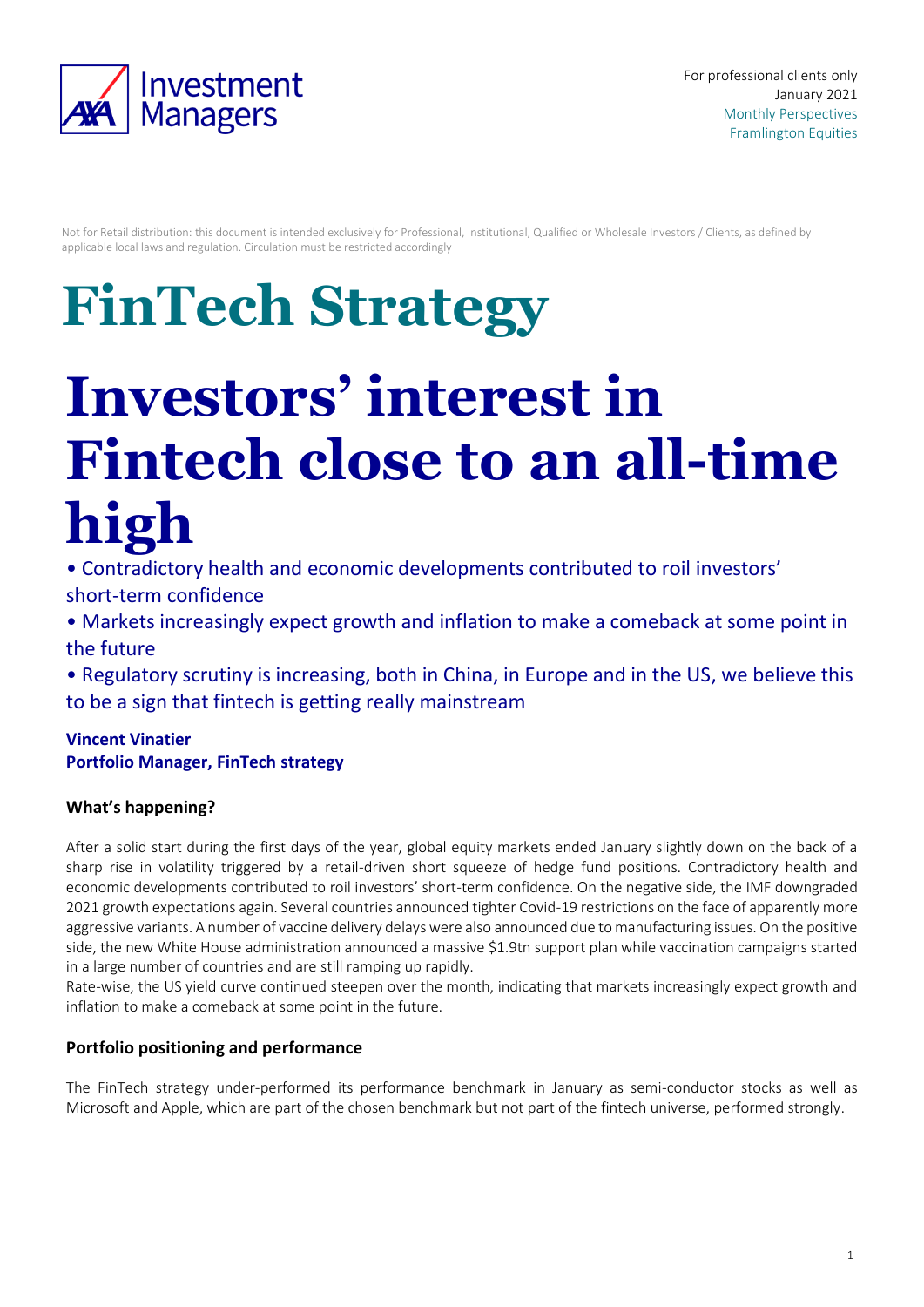

Top performers included Chinese fintech stocks Lufax, ZhongAn, Tencent and Alibaba which all posted strong rebounds as the impact of increased regulatory scrutiny gradually got better understood by the market. Network International, a unique play on the growth of digital payments in Africa, also performed strongly.

On the negative front, Global Payments, FIS, StoneCo, Worldline and Fiserv, all active in the fast growing digital payment area but with a degree of exposure to travel or brick-and -mortar payment activity levels - and therefore impacted by the recent round of increased Covid19 restrictions. The medium-term outlook for these businesses remains excellent.\*

In January we did not make any significant changes to the strategy.

\* Stock shown for illustrative purposes only and should not be considered as advice or a recommendation for an investment strategy.

#### **Outlook**

Covid19 proved to be a significant tailwind for the fintech universe and investor interest in the space is close to an all-time high. Regulatory scrutiny is increasing, both in China, in Europe and in the US but we strongly believe this to be an encouraging sign that fintech is maturing into a significant economic activity. After a year during which stock performance was in a large part driven by long-term "blue-sky" hopes, we expect the differences between the strongest business models and some less sustainable concept stocks to become more apparent in 2021. In the shorter-term, the results' season has started strongly with most companies beating already high expectations.

Overall, we believe that the Fintech strategy is well positioned for the post Covid19 world, with a strong focus on structurally growing businesses with solid balance sheets. The Fintech businesses the strategy invests in are through-thecycle growers. They will undoubtedly represent a larger part of the global economy in 5 years, even more so in 10 years.

No assurance can be given that the FinTech Strategy will be successful. Investors can lose some or all of their capital invested. The FinTech strategy is subject to risks including Equity; Emerging Markets; Global Investments; Investments in small and/or micro capitalisation universe; Investments in specific sectors or asset classes; ESG.

Not for Retail distribution: This document is intended exclusively for Professional, Institutional, Qualified or Wholesale Clients / Investors only, as defined by applicable local laws and regulation. Circulation must be restricted accordingly.

Past performance is not a guide to current or future performance, and any performance or return data displayed does not take into account commissions and costs incurred when issuing or redeeming units. The value of investments, and the income from them, can fall as well as rise and investors may not get back the amount originally invested. Exchange-rate fluctuations may also affect the value of their investment. Due to this and the initial charge that is usually made, an investment is not usually suitable as a short term holding.

This document is for informational purposes only and does not constitute investment research or financial analysis relating to transactions in financial instruments as per MIF Directive (2014/65/EU), nor does it constitute on the part of AXA Investment Managers or its affiliated companies an offer to buy or sell any investments, products or services, and should not be considered as solicitation or investment, legal or tax advice, a recommendation for an investment strategy or a personalized recommendation to buy or sell securities. The strategies discussed in this document may not be available in your jurisdiction.

Due to its simplification, this document is partial and opinions, estimates and forecasts herein are subjective and subject to change without notice. There is no guarantee forecasts made will come to pass. Data, figures, declarations, analysis, predictions and other information in this document is provided based on our state of knowledge at the time of creation of this document. Whilst every care is taken, no representation or warranty (including liability towards third parties), express or implied, is made as to the accuracy, reliability or completeness of the information contained herein. Reliance upon information in this material is at the sole discretion of the recipient. This material does not contain sufficient information to support an investment decision.

Issued by AXA INVESTMENT MANAGERS PARIS, a company incorporated under the laws of France, having its registered office located at Tour Majunga, 6 place de la Pyramide, 92800 Puteaux, registered with the Nanterre Trade and Companies Register under number 353 534 506, and a Portfolio Management Company,